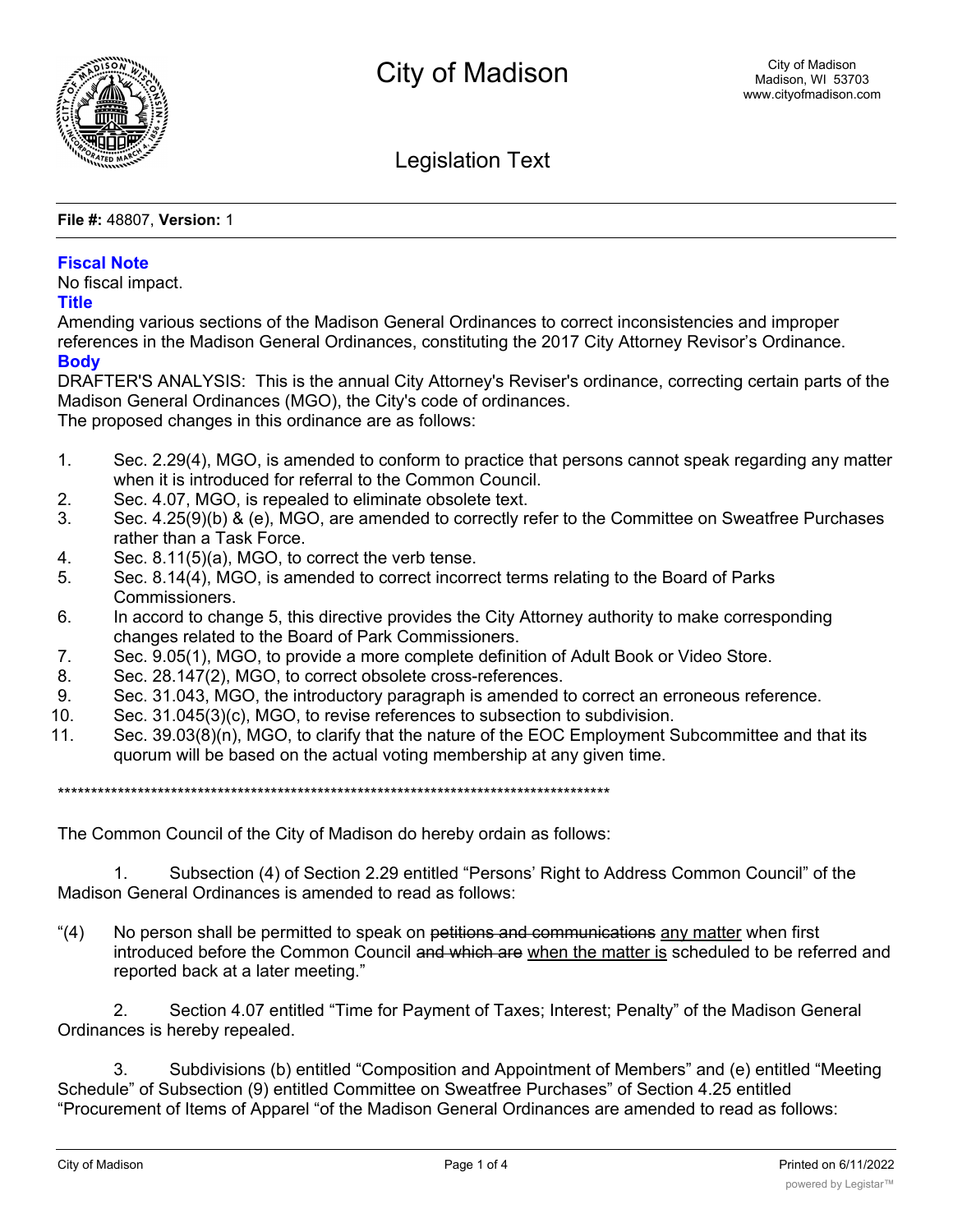#### **File #:** 48807, **Version:** 1

- "(b) Composition and Appointment of Members. The Ad Hoc Task Force Committee on Sweatfree Purchases shall consist of five (5) voting members and one (1) alternate member. Membership shall include one (1) alderperson who serves concurrently as an appointed member of the Finance Committee. The remaining four (4) members and one alternate shall be residents of the City of Madison of legal voting age. At least one (1) of the remaining four members shall be a student representative on the University of Wisconsin-Madison's Labor Licensing Committee. Appointments shall be made by the Mayor, subject to the approval of the Common Council."
- "(e) Meeting Schedule. The Task Force Committee shall meet as often as necessary, but at minimum four times per year."

4. Subdivision (a) of Subsection (5) entitled "Assessment Upon Lots" of Section 8.11 entitled "Forest Hill Cemetery" of the Madison General Ordinances is amended to read as follows:

"(a) The Parks Commissioners is are hereby authorized and empowered to make annual assessments upon the lots, or parts of lots, in Forest Hill Cemetery subject to the limitations provided in Section 157.11 of the Wisconsin Statutes."

5. Subsection (4) of Section 8.14 entitled "Vending in Public Parks" of the Madison General Ordinances is amended to read as follows:

"(4) After review of the application under the criteria set forth above, and any other criteria or guidelines established by the Commission Board, the Commission Board may grant or deny the permit. If the designee of the Parks Division reviews an application, s/he may issue the permit or recommend denial to the Board of Parks Commissioners based upon the criteria set forth subsection (3) or any other criteria or guidelines established by the Commission. The designee shall place the matter of the application and recommended denial on the agenda for the next available Commission Board meeting and notify the applicant of the time and place for the meeting. The Commission Board may grant or deny the permit and shall consider the recommendation of the designee of the Parks Division and the criteria found herein. If a permit is denied, the Commission Board shall state the reasons in writing and provide the written determination to the applicant within ten (10) days of the determination."

6. The City Attorney is directed to make corresponding changes to other City ordinances to correct the terms related to Board of Parks Commissioners, Parks Commissioners and the Board.

7. Subsection (1) entitled "Definitions" of Section 9.05 entitled "Adult Entertainment Establishments and Adult Entertainment Taverns" of the Madison General Ordinances is amended by amending therein the following to read as follows:

"Adult Book or Video Store. An adult book store or video store is an establishment which is used for selling, renting or loaning, for monetary consideration, the following materials, when such activity constitutes a substantial or significant part of the business conducted therein:"

8. Subsection (2) entitled "Prohibitions" of Section 28.147 entitled "Negative Use Restrictions Prohibited as Against Public Policy" of the Madison General Ordinances is amended to read as follows:

"(2) Prohibitions. Notwithstanding Sec.  $28.04(1)(c)$  28.004(4), a private agreement that purports to impose negative use restrictions upon real property in the City so as to prohibit or have the economic or practical effect of prohibiting the use of such real property for grocery store or drug store purposes after a grocery store or drug store owner or operator has terminated grocery store or drug store operations on such real property, when such use would otherwise be permitted (including as a conditional use) under the zoning ordinance, shall be against public policy, void, and unenforceable. The foregoing prohibition shall apply whether the private agreement is incorporated in a deed restriction, a restrictive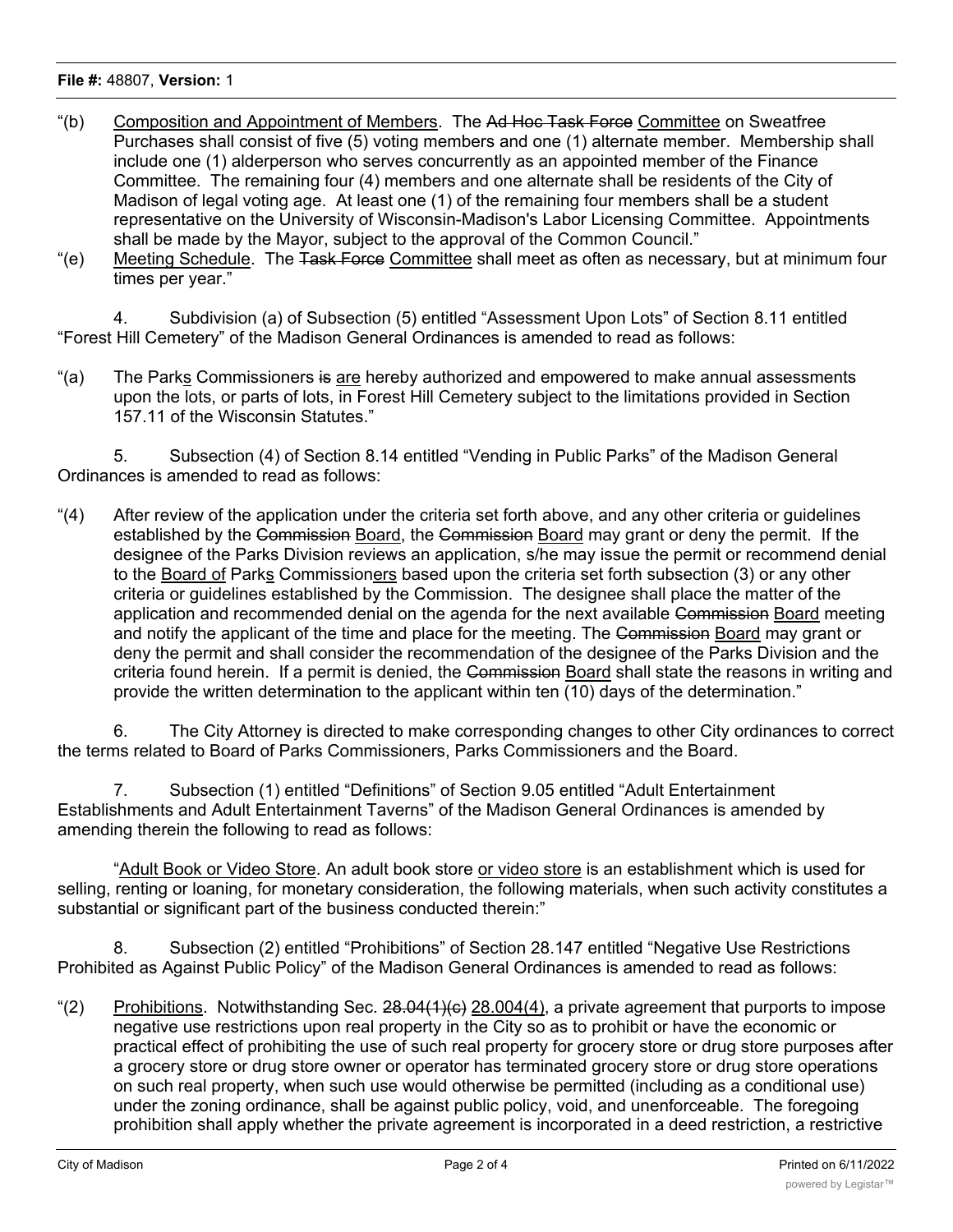covenant, a lease or memorandum of lease, or any other instrument. This prohibition applies to all such private agreements, including those created prior to the effective date of this section. In addition to any penalty imposed by Sec. 28.12(14) 28.207(1), the City may institute appropriate action relating to any such private agreement pursuant to Wis. Stat. § 62.23(8). The penalty provisions of Sec. 28.12(14) 28.207(1) shall not apply to such private agreements entered into prior to the effective date of this section."

9. The introductory paragraph of Section 31.043 entitled "Urban Design Commission and Comprehensive Design Review" of the Madison General Ordinances is amended to read as follows:

"The authority of the Urban Design Commission of the City of Madison ("UDC") to act upon all matters relating to signs shall be exclusively as described herein and Sec. 33.24. The fee for any application to the UDC under this section shall be as described in the fee section, 31.041(3)."

10. Paragraphs 2., 3., and 4. of Subdivision (c) entitled "Public Right-of-Ways" of Subsection (3) entitled "Hazardous or Prohibited Signs, Structures and Conditions" of Section 31.045 entitled "Unsafe and Unlawful Signs and Structures" of the Madison General Ordinances are amended to read as follows:

- "2. This subsection subdivision does not apply to those matters set forth in Sec. 3.14(4)(i), MGO. This is a Charter Ordinance adopted pursuant to Wis. Stat. § 66.0101, and Article XI, Sec. 3 of the Wisconsin Constitution.
- 3. This subsection subdivision does not apply to signs on City-sponsored bicycle-sharing facilities set forth in Sec. 10.33, MGO.

This is a Charter Ordinance adopted pursuant to Wis. Stat. § 66.0101, and Article XI, Sec. 3 of the Wisconsin Constitution, and shall be effective upon sixty (60) days from passage and publication, subject to the referendum procedures of Wis. Stat. § 66.0101(5).

4. This subsection subdivision does not apply to Government Building Identification Signs and Promotional and Decorative Banners under Sec. 31.07(5)(f).

This is a Charter Ordinance adopted pursuant to Wis. Stat. § 66.0101, and Article XI, Sec. 3 of the Wisconsin Constitution, and shall be effective upon sixty (60) days from passage and publication, subject to the referendum procedures of Wis. Stat. § 66.0101(5)."

11. Subdivision (n) entitled "Equal Opportunities Commission Employment Subcommittee" of Subsection (8) entitled "Employment Practices" of Section 39.03 entitled "Equal Opportunities Ordinance" of the Madison General Ordinances is amended to read as follows:

"(n) Equal Opportunities Commission Employment Subcommittee. The EOC Employment CSubcommittee shall consist of 15 a maximum of fifteen (15) voting members including one member of the Equal Opportunities Commission. Additional persons may participate as non-voting members. Membership of on the Employment **CSubcommittee is open to a City of Madison company**, business or non-profit designee and to individual representatives. Members may be non-residents of the City of Madison. Members will be appointed by the Mayor and confirmed by the Common Council. Quorum will be measured by the actual voting membership at any given time."

## EDITOR'S NOTE:

Section 4.07 currently reads as follows:

# "**4.07 TIME FOR PAYMENT OF TAXES; INTEREST; PENALTY.**

(1) All personal property taxes shall be paid on or before January 31. All real estate taxes and special assessments levied pursuant to Wis. Stat. § 62.21 and 66.0701 may be paid in two installments, the first installment to be paid on or before January 31 and the second installment on or before July 31 next succeeding, in accordance with the provisions of Wis. Stat. §74.11(2) (b).

 $(2)$  Overdue or delinquent real estate taxes, personal property taxes, personal properties and special assessments are  $\alpha$